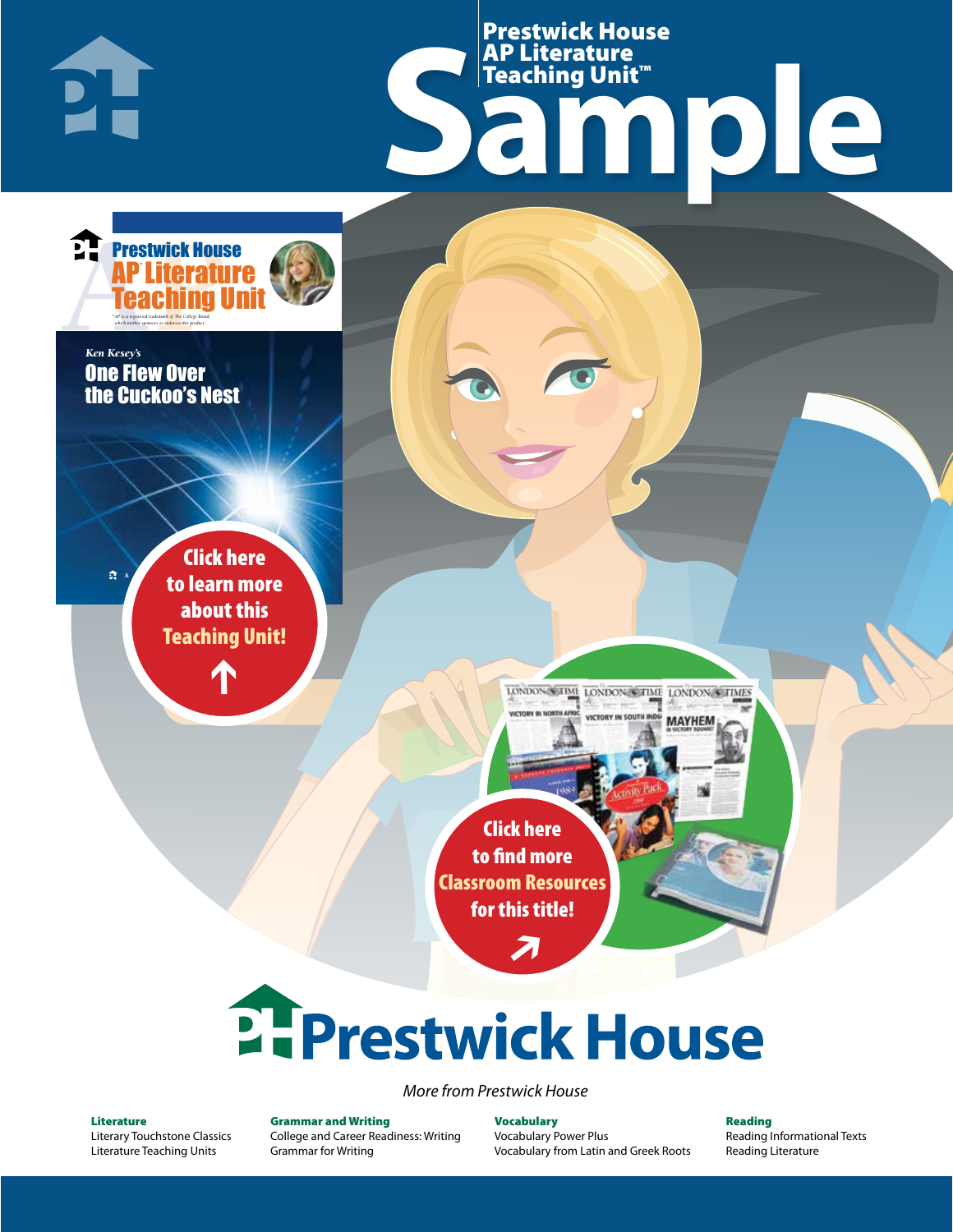Advanced Placement in English Literature and Composition

Individual Learning Packet

**Teaching Unit**

## **One Flew Over the Cuckoo's Nest**

by Ken Kesey

**written by Jill Clare**



Item No. 308456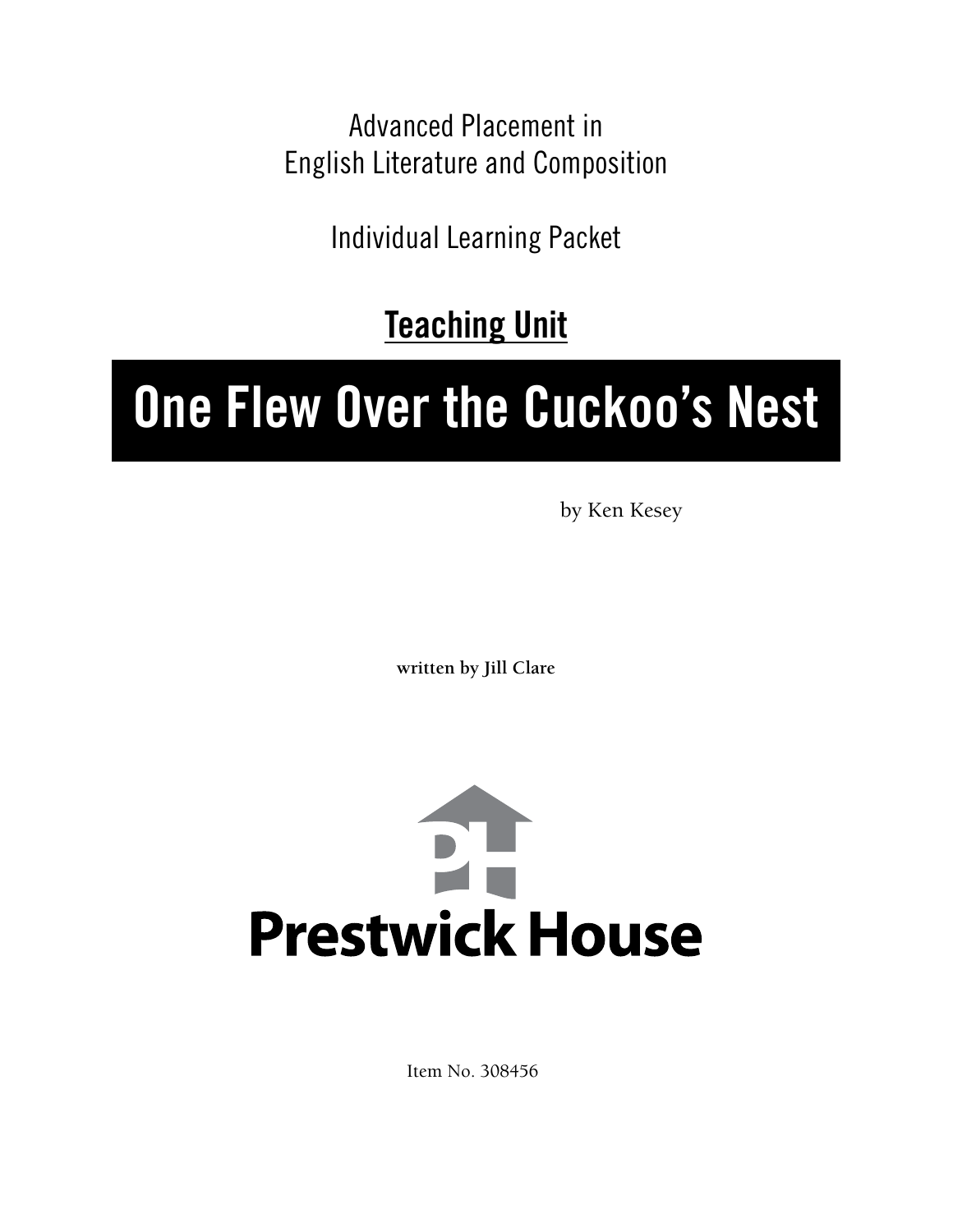## **One Flew Over the Cuckoo's Nest**

#### **Objectives**

*By the end of this Unit, the student will be able to:*

- 1. discuss the use and effectiveness of a narrator with questionable sanity.
- 2. analyze McMurphy as a contemporary tragic figure.
- 3. discuss the techniques Kesey uses to present the ward as a microcosm of the Combine.
- 4. analyze fantastic hallucinatory imagery and how it contributes to the work as a whole.
- 5. analyze Nurse Ratched as a castrating character.
- 6. discuss sanity and insanity, including false diagnoses of insanity.
- 7. discuss how size and power are related in the book and how perceived size changes.
- 8. discuss both the redemptive and repressive power of sexuality on the ward.
- 9. discuss the Combine as repressive of individuality and freedom.
- 10. trace the development of Chief Bromden from a passive mute to an autonomous, speaking character.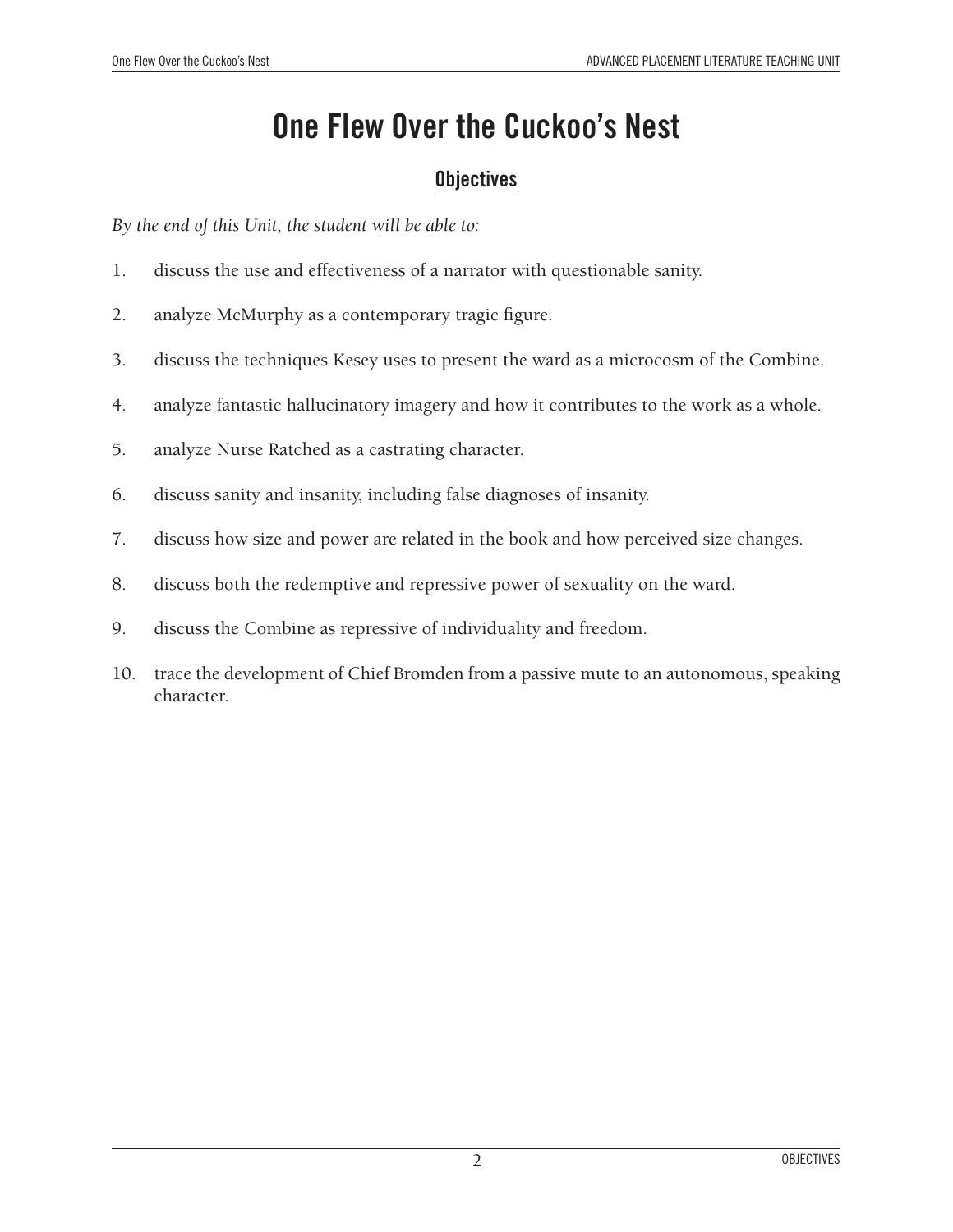#### **Background Lecture**

#### ELEMENTS OF TRAGEDY

While *One Flew Over the Cuckoo's Nest* is not a tragedy in the classical sense of the word, it contains tragic elements, and McMurphy can be interpreted as something of a contemporary tragic hero.

#### ARISTOTLE'S DEFINITION OF TRAGEDY

In *The Poetics,* Aristotle defined tragedy as follows: "Tragedy, then, is an imitation of an action that is serious, complete, and of a certain magnitude; in language embellished with each kind of artistic ornament, the several kinds being found in separate parts of the play; in the form of action, not of narrative; with incidents arousing pity and fear, wherewith to accomplish its *katharsis* of such emotions."

In the same work, Aristotle also delineated some characteristics of the tragic hero. According to Aristotle, the tragic hero must be of royal or noble birth. He must be fundamentally good but have a fatal flaw that leads to his downfall. The hero's downfall is the result of his own free will, not an accident or a twist of fate. The audience must feel pity for the hero at his downfall because the hero's downfall is not wholly deserved. The tragic hero must die as the result of his flaw, but his fall results in increased self-knowledge. The hero's suffering must never be senseless; it should have meaning and purpose.

#### MODERN-DAY TRAGIC HEROES

In the Modernist era, a new kind of tragic hero evolved from Aristotle's classical definition. According to the modern definition, the tragic hero does not need to come from a royal or high position. Rather, he can emerge as an average person. In the Modernist definition, the tragic hero does not need to die as the result of his flaws.

#### MCMURPHY AS A TRAGIC HERO

McMurphy easily qualifies as a tragic hero, fitting somewhere between Aristotle's classical definition and the Modernist definition. McMurphy emerges as a larger-than-life character (although not of noble birth), who is fundamentally good. He is life affirming, independent, and full of personality. His fatal flaw is his arrogance, manifested in his belief that he can successfully escape Nurse Ratched's ward even after destroying her control by throwing a party. When McMurphy attacks Ratched, which leads to his lobotomy, he is acting on his own free will. He is heavily influenced by the expectations of the other men on the ward and by his desire to avenge Billy Bibbit's unnecessary suicide, but the decision to attack the nurse is ultimately his own. The reader feels pity and perhaps even outrage at McMurphy's fate. His suffering, while tragic, is not senseless. He has taught the other men on the ward about the power of individuality and the need for freedom and sexual expression. His suffering and death are redemptive for the patients on the ward. Despite his flaws, McMurphy qualifies as a contemporary tragic hero.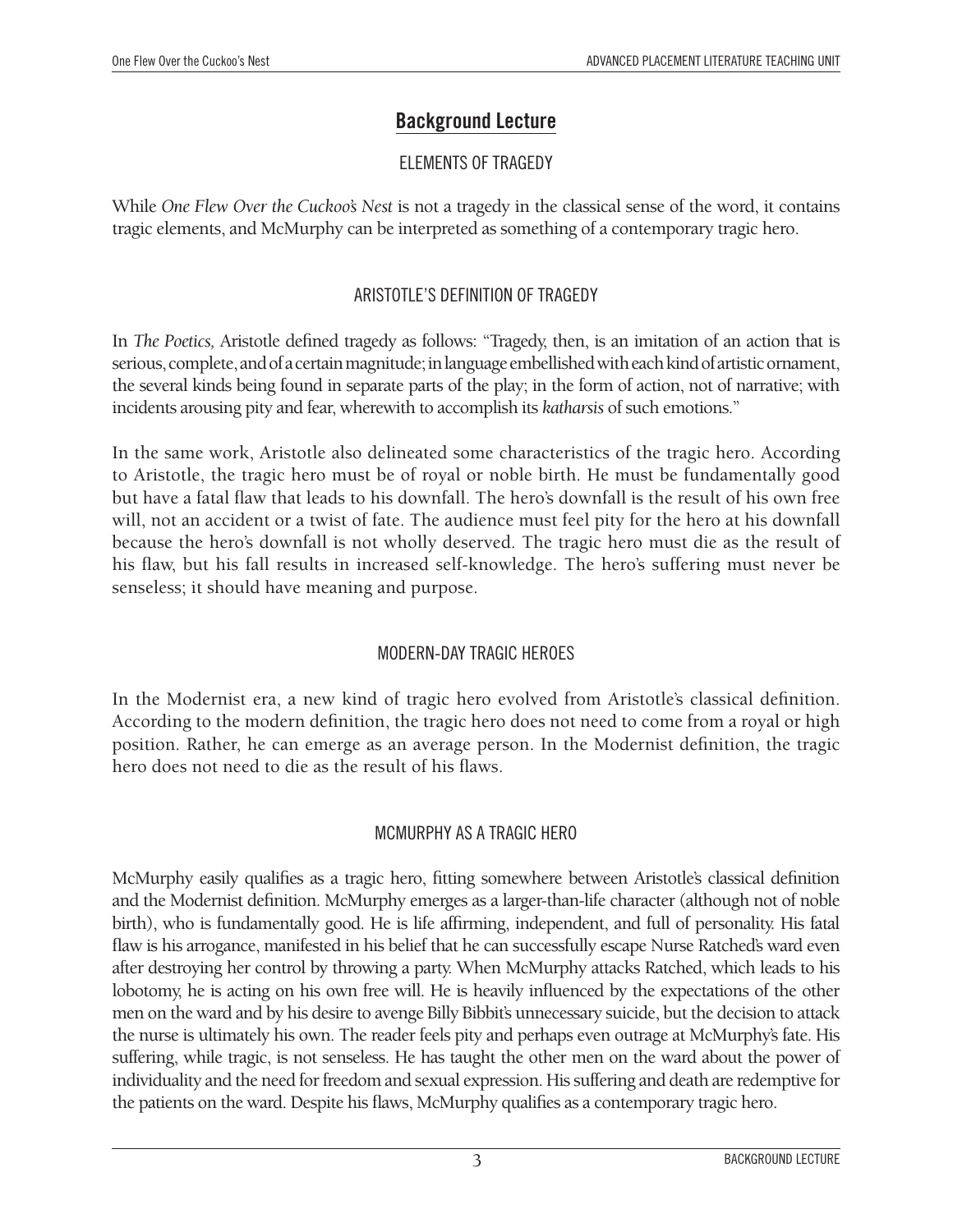### **One Flew Over the Cuckoo's Nest**

#### **Part 1**

#### **Chapter One**

1. What is the orderlies' motive for calling Chief Bromden "Chief Broom?"

2. Discuss the meaning of the figurative words referring to the Big Nurse's size, such as "swelling up," and "blows up bigger and bigger, big as a tractor."

3. What does the Chief mean when he says, "It's the truth even if it didn't happen?"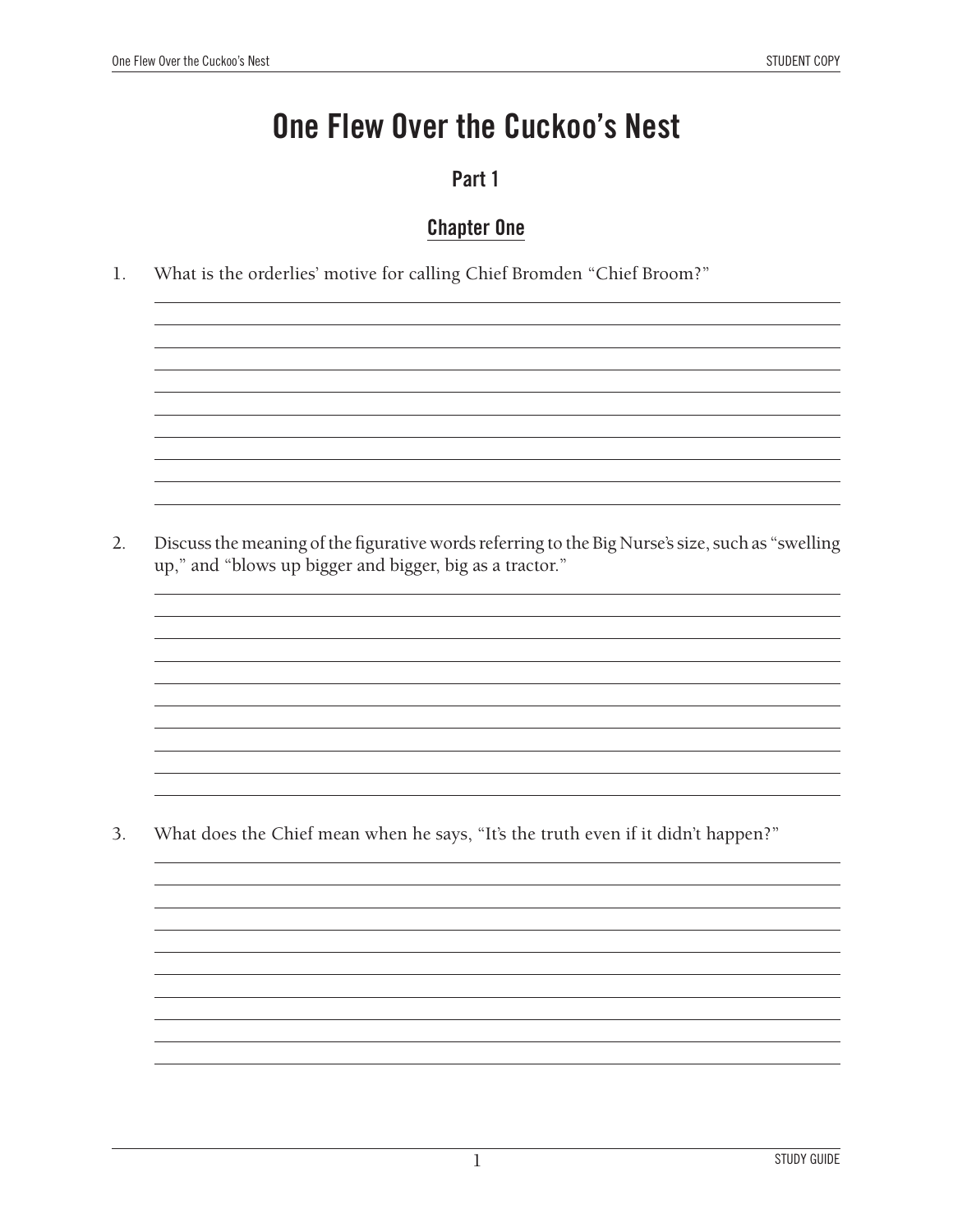#### **Chapter Five**

1. Is the fog machine literal or metaphorical? What is its purpose?

2. Discuss Harding's assertion that they are the "victims of a matriarchy."

3. What is Harding admitting when he compares himself and the other patients to rabbits and Nurse Ratched to a wolf?

<u> 1989 - Johann Stoff, deutscher Stoffen und der Stoffen und der Stoffen und der Stoffen und der Stoffen und der</u>

4. According to Harding, what is the only reliable weapon that men have against women?

5. Discuss McMurphy's motive in deciding to challenge Nurse Ratched.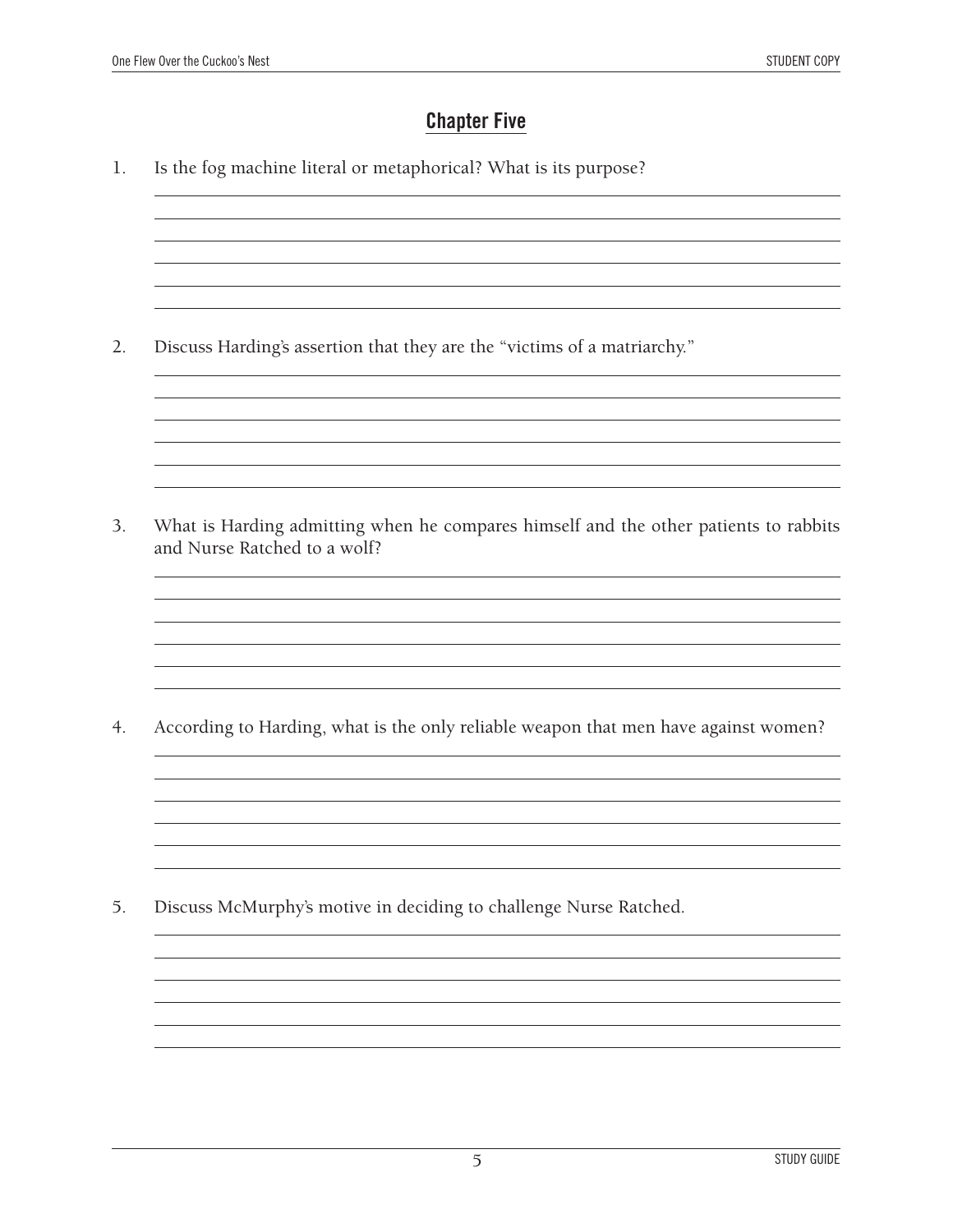#### **Chapter Fourteen**

<u> 1989 - Andrea Station Barbara, amerikan personal di sebagai personal di sebagai personal di sebagai personal </u>

- 1. Describe the significance of Old Rawler's method of suicide.
- 2. The Chief says, "What makes people so impatient is what I can't figure; all the guy had to do was wait." What does he mean?

<u> 1989 - Johann Stoff, deutscher Stoff, der Stoff, der Stoff, der Stoff, der Stoff, der Stoff, der Stoff, der S</u>

#### **Chapter Fifteen**

1. What might the Chief's description of the "Shock Shop" and the electroshock therapy table foreshadow?

<u> 1980 - Andrea Station Barbara, actor a component de la componentación de la componentación de la componentaci</u>

<u> 1989 - Johann Stoff, amerikansk politiker (d. 1989)</u>

<u> 1989 - Johann Stoff, deutscher Stoff, der Stoff, der Stoff, der Stoff, der Stoff, der Stoff, der Stoff, der S</u>

- 2. How is this chapter a reversal for Chief Bromden's character?
- 3. What does Nurse Ratched's method of tallying the votes reveal about her character?
- 4. How do the events in this chapter advance the conflict of the novel?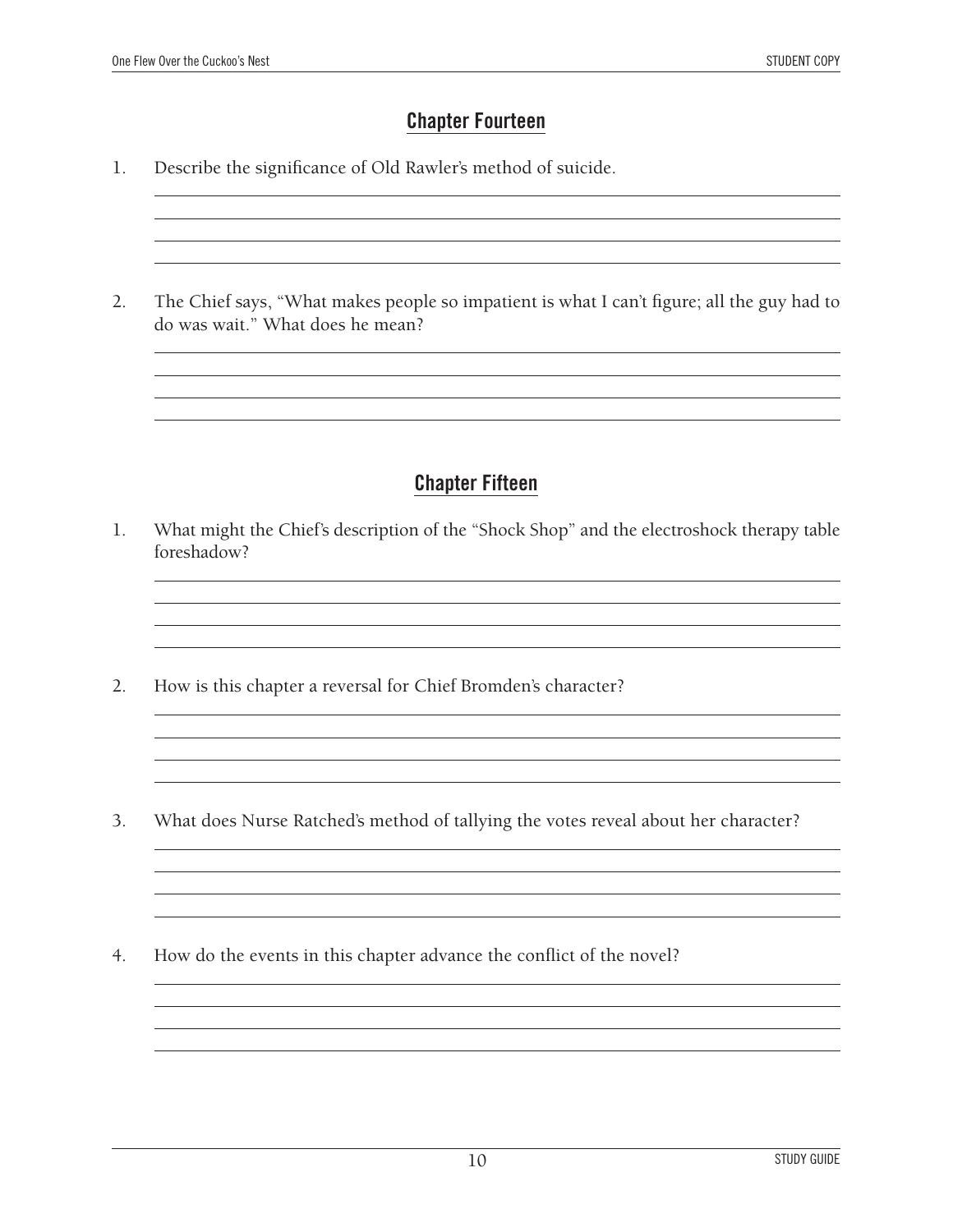#### **Chapter Twenty-Three**

1. When McMurphy puts his fist through the glass, is his action premeditated or impulsive?

2. What does the abrupt beginning and end to the ringing in Chief Bromden's head signify?

3. What motif does McMurphy emphasize with this explanation?

4. How does this chapter clarify the conflict of the novel?